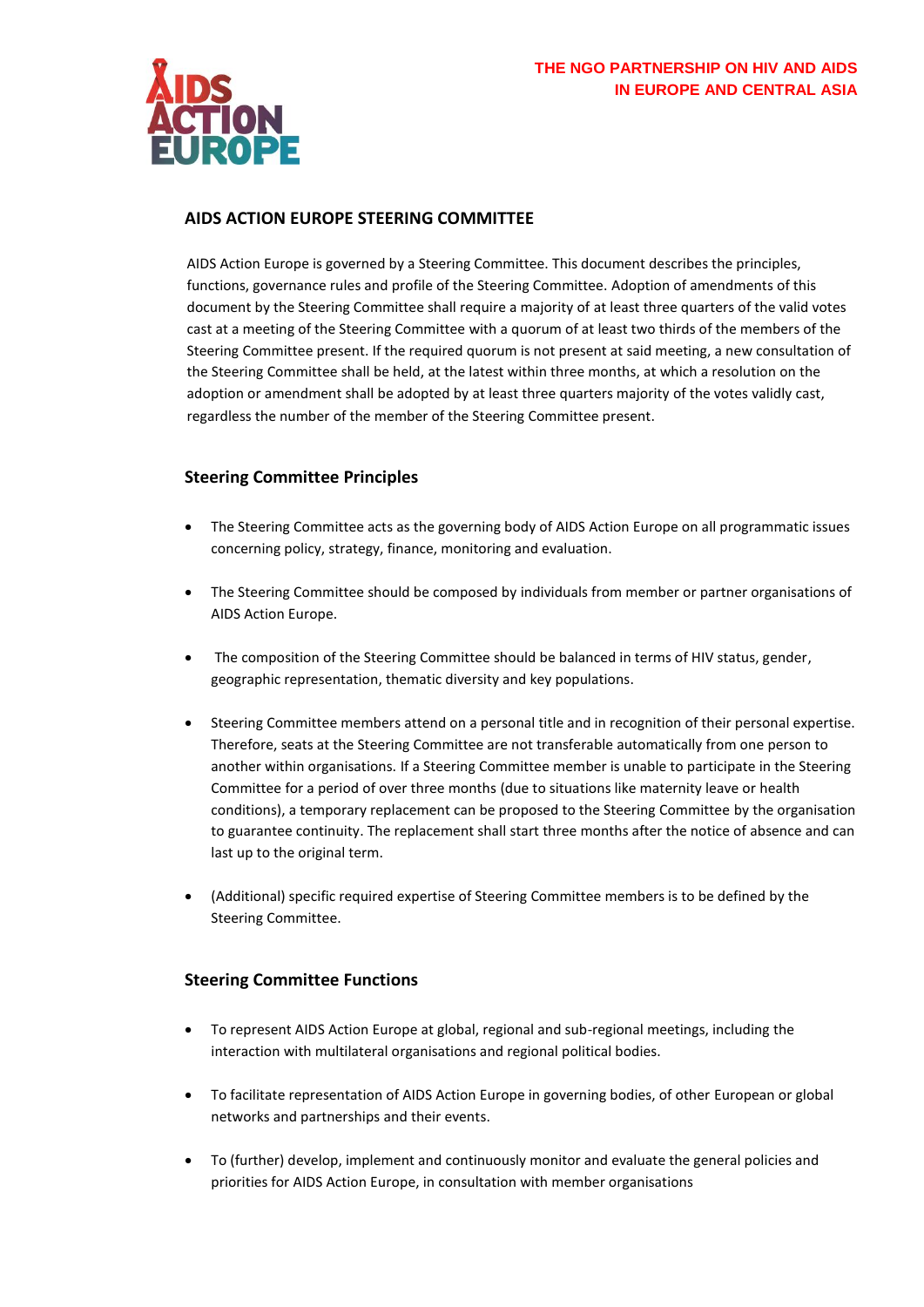

- To review and decide upon the planning and execution of the common programmes and projects. For this purpose, it shall be kept informed of all aspects of the development of the programmes and projects and consider reports and recommendations submitted to it by the office.
- To review and approve the plan of action and budget for each financial period, prepared by the office;
- To review proposals of the members, sub-regional partnerships and the office and approve arrangements for the financing of the common initiatives, programmes and projects;
- To review longer term plans of action and their financial implications;
- To review periodic reports that will evaluate the progress of the programmes and projects towards the achievement of its goals.

# **Steering Committee governance**

- Steering Committee members can represent AIDS Action Europe.
- Resolutions on appointment, suspension or dismissal of members of the Steering Committee shall be reserved to the Steering Committee. The members of the Steering Committee shall be appointed, by absolute majority of the valid votes cast (50%+1 of votes of all eligible Steering Committee members) according to a selection protocol developed by the Steering Committee.
- A member of the Steering Committee may be suspended or dismissed by a majority of at least two thirds of the valid votes cast at a meeting of the Steering Committee with a quorum of two thirds of the members of the Steering Committee, for reasons deriving from the interest of AIDS Action Europe. This decision will only be taken after consultation of the Steering Committee member involved. The vote of the person who is the subject of the proposal of suspension or dismissal shall not be counted. The suspension of a member of the Steering Committee that is not followed within three months by the member´s dismissal terminates at the end of that period.
- Although the Steering Committee works by the unwritten rule to decide by consensus, the majority principle prevails, meaning that decisions are taken by a majority of Steering Committee members, present or represented. The quorum consists of half plus one of the members of the Steering Committee. If there is a tied vote, the Chair has the casting vote.
- Steering Committee members can be represented by other Steering Committee members at conference calls and Steering Committee meetings. Members need to inform the Steering Committee prior to the meeting or conference call in writing if they appoint another Steering Committee member as their representative. The Steering Committee member appointed as representative has the right to vote on behalf of the appointing Steering Committee member. One Steering Committee member can represent only one Steering Committee member at one time.
- Steering Committee members have a term of office of maximum three years. A term always covers three calendar years. If a Steering Committee member is elected during the year, his/her term is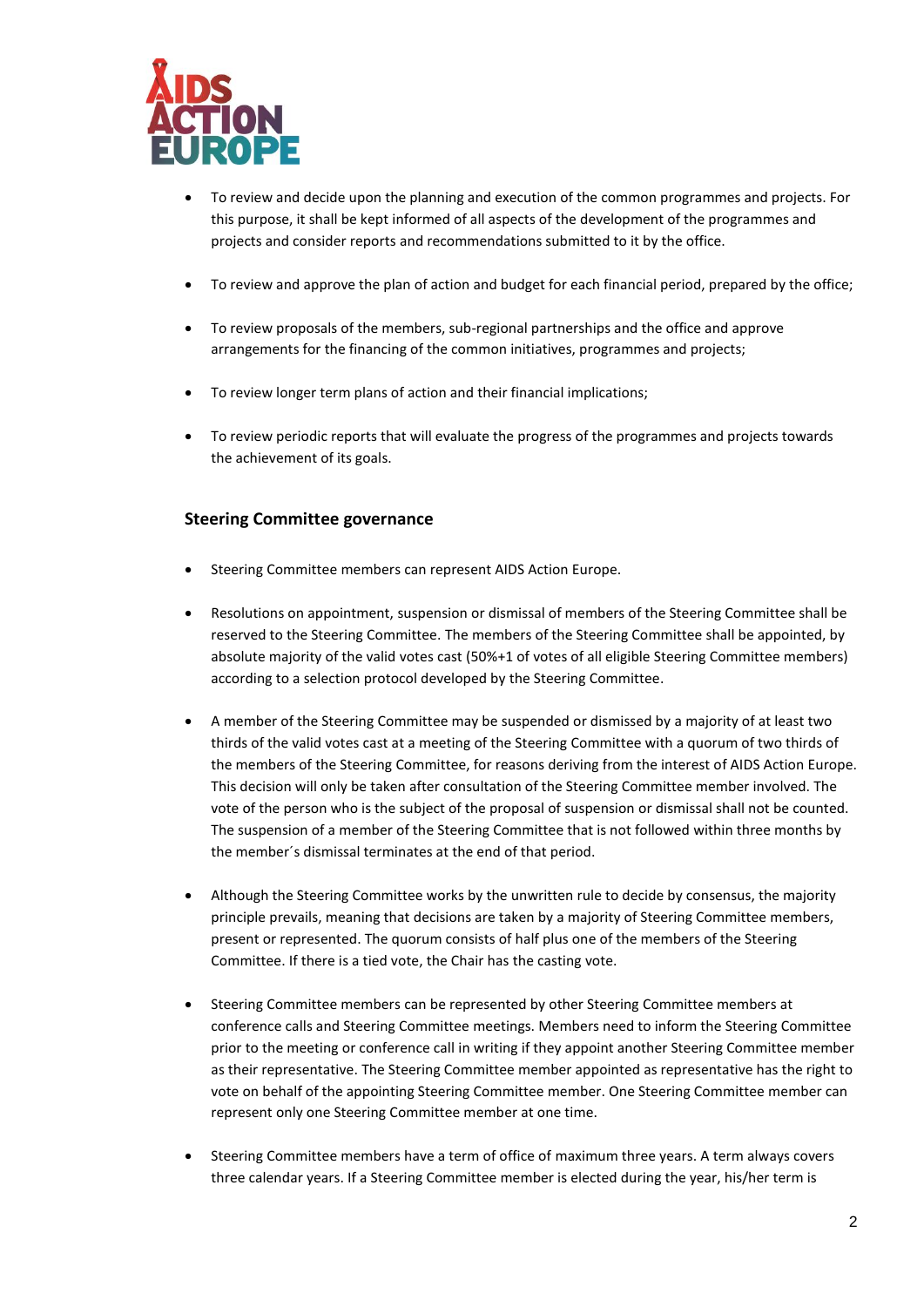

shortened by the time that has already passed in the year. The Steering Committee member may reapply for the vacancy, but the extension is not automatically guaranteed. The maximum period in office is two consecutive terms. After 2 consecutive terms, it is possible for a Steering Committee member to reapply after a period of minimum 3 years. AIDS Action Europe member organizations whose representative served 2 consecutive terms on the Steering Committee must also observe a period of 3-year break from the Steering Committee should they wish to reapply with a different representative. Members are free to resign at any time. Steering Committee members who re-apply after their term ends will be part of an open election procedure.

- For institutional memory and ease of working, there will be a staggered turnover of 2-3 Steering Committee members yearly.
- The Steering Committee elects its Chair according to the procedure described in the Terms of Reference on Chair of the AIDS Action Europe Steering Committee.
- Steering Committee members are required to contribute about 15 working days yearly to the Steering Committee, including Steering Committee meetings and six-weekly conference calls.
- Vacancies in the Steering Committee will be announced on the website and all members are informed by email about the vacancy. The Steering Committee can decide to develop a specific profile for the vacancy. Members who are interested can show their interest by applying for the position. Selection of the new Steering Committee member will be done by the current Steering Committee.
- Permanent seats on the Steering Committee are reserved for the host organization of the office and the Civil Society Forum coordination team representative. There are no term restrictions for the representative of the host organization on the Steering Committee.
- AIDS Action Europe members need to get informed about Steering Committee decisions. This means that dates, agenda and minutes of Steering Committee meetings will be made available to members.
- The Steering Committee consists of minimum 6, maximum 10members.
- Travel and communication expenses for Steering Committee meetings and conference calls will be reimbursed for Steering Committee members.
- If Steering Committee members represent AIDS Action Europe at international events, their travel expenses will be reimbursed. In return they are expected to deliver a timely report of the meeting attended.
- The office of AIDS Action Europe serves as the secretary of the Steering Committee.

## **Steering Committee Member Profile**

The member must:

be individually committed to coordinated NGO action and the AIDS Action Europe mission;